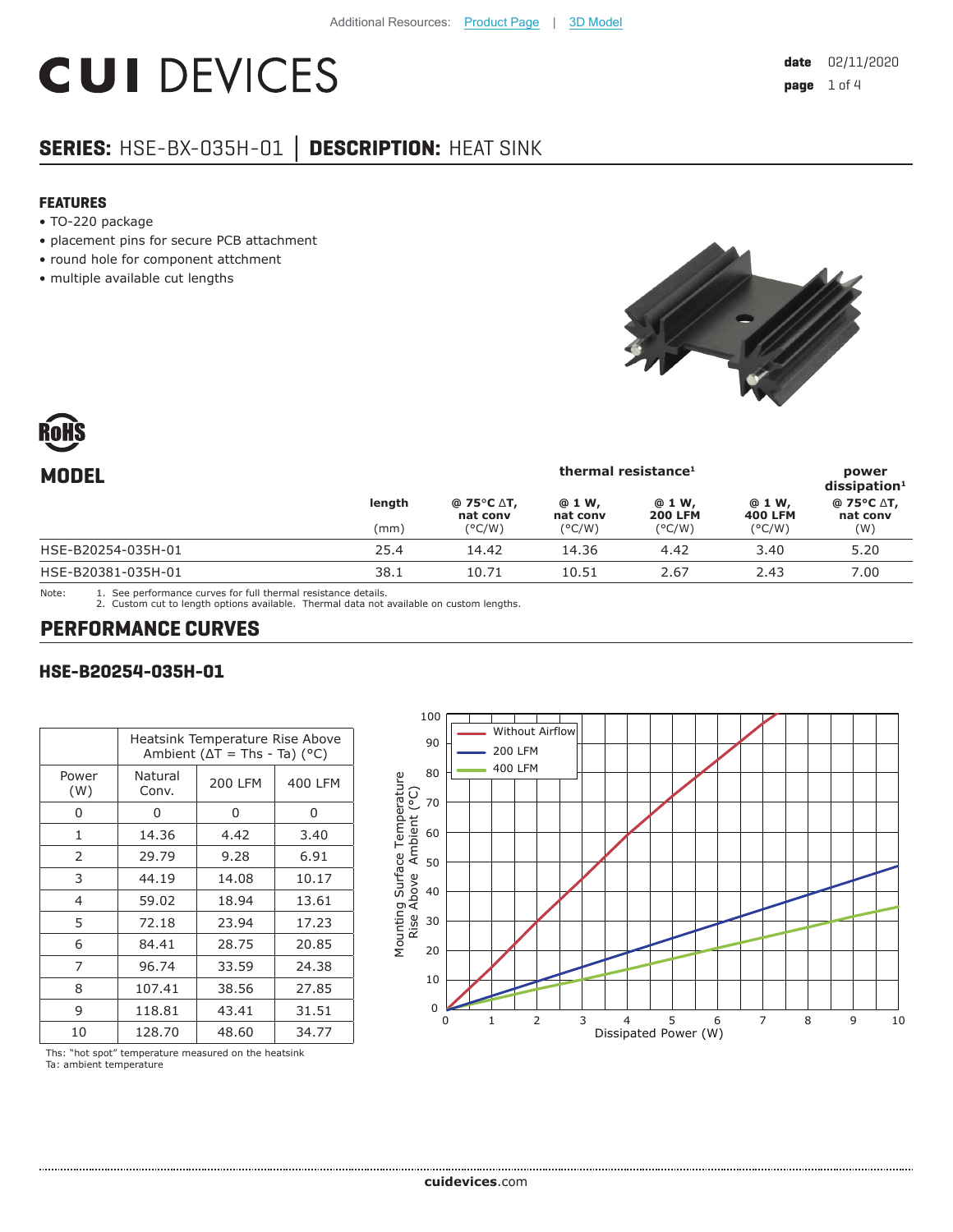## **PERFORMANCE CURVES (CONTINUED)**

#### **HSE-B20381-035H-01**

|                | Heatsink Temperature Rise Above<br>Ambient ( $\Delta T$ = Ths - Ta) (°C) |                |         |  |
|----------------|--------------------------------------------------------------------------|----------------|---------|--|
| Power<br>(W)   | Natural<br>Conv.                                                         | <b>200 LFM</b> | 400 LFM |  |
| 0              | 0                                                                        | 0              | 0       |  |
| 1              | 10.51                                                                    | 2.67           | 2.43    |  |
| 2              | 21.88                                                                    | 6.30           | 4.81    |  |
| 3              | 34.26                                                                    | 9.73           | 7.11    |  |
| $\overline{4}$ | 45.39                                                                    | 13.18          | 9.69    |  |
| 5              | 55.46                                                                    | 16.67          | 12.13   |  |
| 6              | 66.53                                                                    | 20.13          | 14.51   |  |
| 7              | 75.57                                                                    | 23.53          | 17.05   |  |
| 8              | 83.77                                                                    | 27.06          | 19.52   |  |
| 9              | 90.80                                                                    | 30.38          | 22.06   |  |
| 10             | 97.95                                                                    | 33.80          | 24.44   |  |



Ths: "hot spot" temperature measured on the heatsink Ta: ambient temperature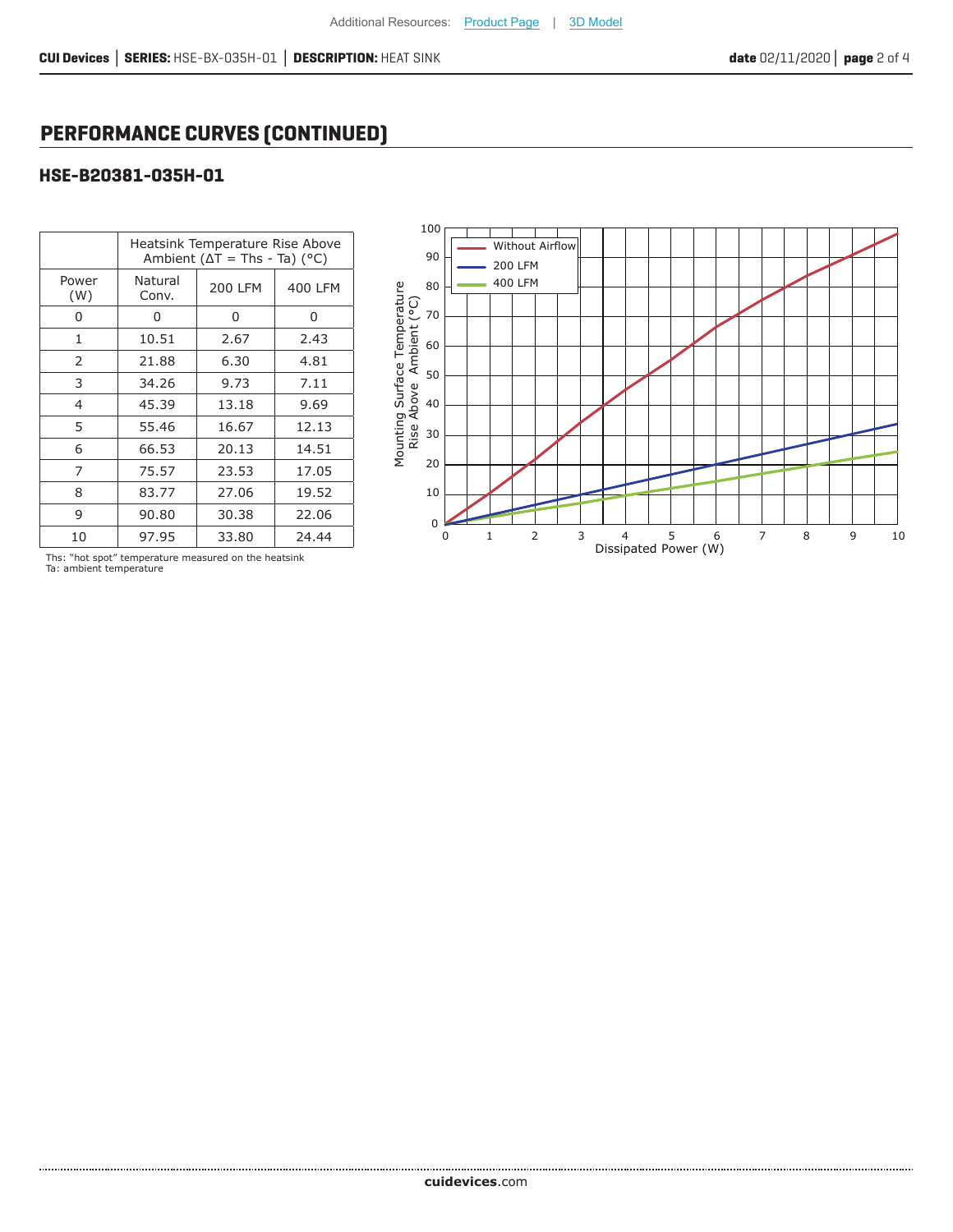### **MECHANICAL DRAWING**

units: mm  $t$ olerance:  $\pm 0.5$  mm

| MATFRIAI      | AL 6063-T5     |
|---------------|----------------|
| <b>FINISH</b> | black anodized |
| PIN MATFRIAL  | steel          |
| PIN PLATING   | tin            |





| MODEL NO.          | LENGTH, L<br>(mm) | <b>WEIGHT</b><br>(g) |
|--------------------|-------------------|----------------------|
| HSE-B20254-035H-01 | 25.4              | 11.33                |
| HSE-B20381-035H-01 | 38.1              | 16.67                |

**cui[devices](https://www.cuidevices.com/track?actionLabel=Datasheet-ClickThrough-HomePage&label=HSE-BX-035H-01.pdf&path=/)**.com